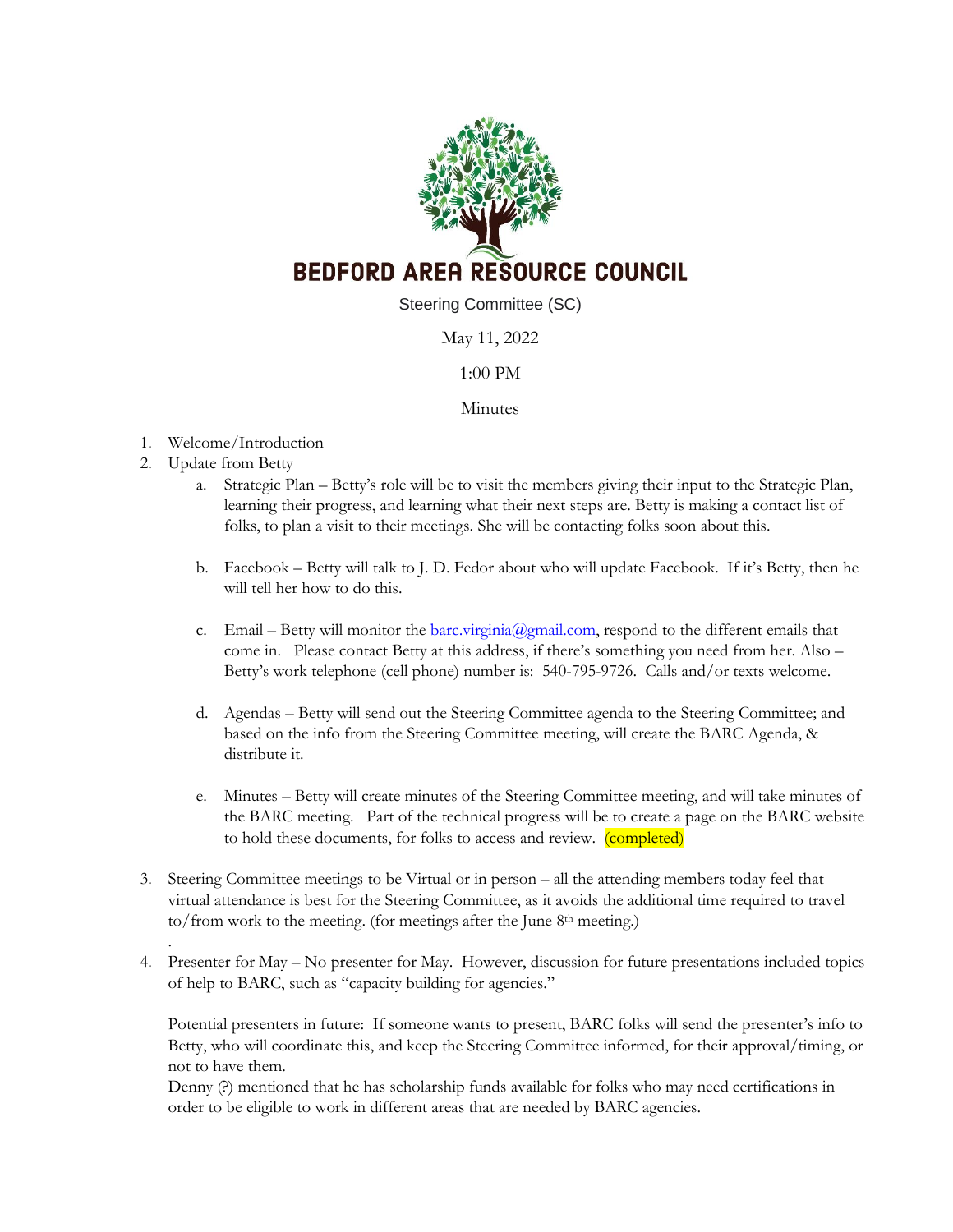Jennifer contributed: Motivational Interviewing, advising that trainers are available to train up to 25 people; Andy (?) said this was similar to Solutions-Focused Therapy.

Andy also said that Roanoke has a group that does this, and they had told him Bedford could be a part of them. Jennifer liked the idea of partnering, rather than doing it all on our own.. Andy will send an e-mail to Jennifer with contact info.

JD Fedor added (5/16/2022) Just a reminder that DCPO Tecora Davis has volunteered to teach/speak about Dialogue to the members of BARC. Also, she is a Motivational Interview Instructor and is willing to assist with this as well. Betty will contact Tecora about the May BARC meeting.

- 5. Meeting Space June Steering Committee– the June 8th Presenter is Claudia Fletcher, and Jim Herron PHFS, on the topic, "Make Stuff Happen-Implementing Your Strategic Plan" and the location is Bedrock Community Church, Main Street, Bedford – 1:00pm to 2:00pm.
- 6. Action Group Report Outs (Chairs or Designee)
	- a. Aging/Elder Care Christy Lucy
	- b. Child Care- Holly Woods Layne
	- c. Healthy Foods Mary Zirkle

Mary reported on info with Meals on Wheels, which agency works (from Lynchburg) into areas of Bedford, and CVACL (Central Virginia Alliance for Community Living) covers most of Bedford.

Mary advised that their next meeting is Thursday, May 19<sup>th</sup>, at 9:00am, at Bedford Library (upstairs). Betty will be attending.

- d. Housing Angela Hill
- e. Employment and Training Lead to be Determined
- f. Minds Together- Jennifer Smith Ramey

Jennifer mentioned that their next meeting will be hybrid: virtual & in-person. They include the strategy plan focus in each of their meetings & focus on their goals. They had been contacted by Centra, who is interested in knowing how they're doing.

g. Transportation - Denny Huff – all the feedback he received was helpful. Food delivery info is rolling along.

Andy recommended possible joint meetings in re: Aging/Elder Care between Aging/Elder Care, Healthy Foods, and Transportation, as these 3 areas are connected when speaking about the aging.

Andy also mentioned that there is a church in town that has a food truck. He can send a note to one member of the group about which church this is. (The idea: this would combine the 3 issues, if something like this were available.)

Addition by Claudia Fletcher: 5/13/2022

Andy — is the food truck you are talking about Bobbie Jo's.? If so the name of the church is Legacy Builders Church…

- 7. Key Partners
	- a. Bedford Area Reentry Council- Tecora Johnson Davis
	- b. Bedford Community Action Team (BCAT)- Alicia Tuck
	- c. Bedford Get Together
	- d. Community Health Need Assessment (CHNA)- Christy Lucy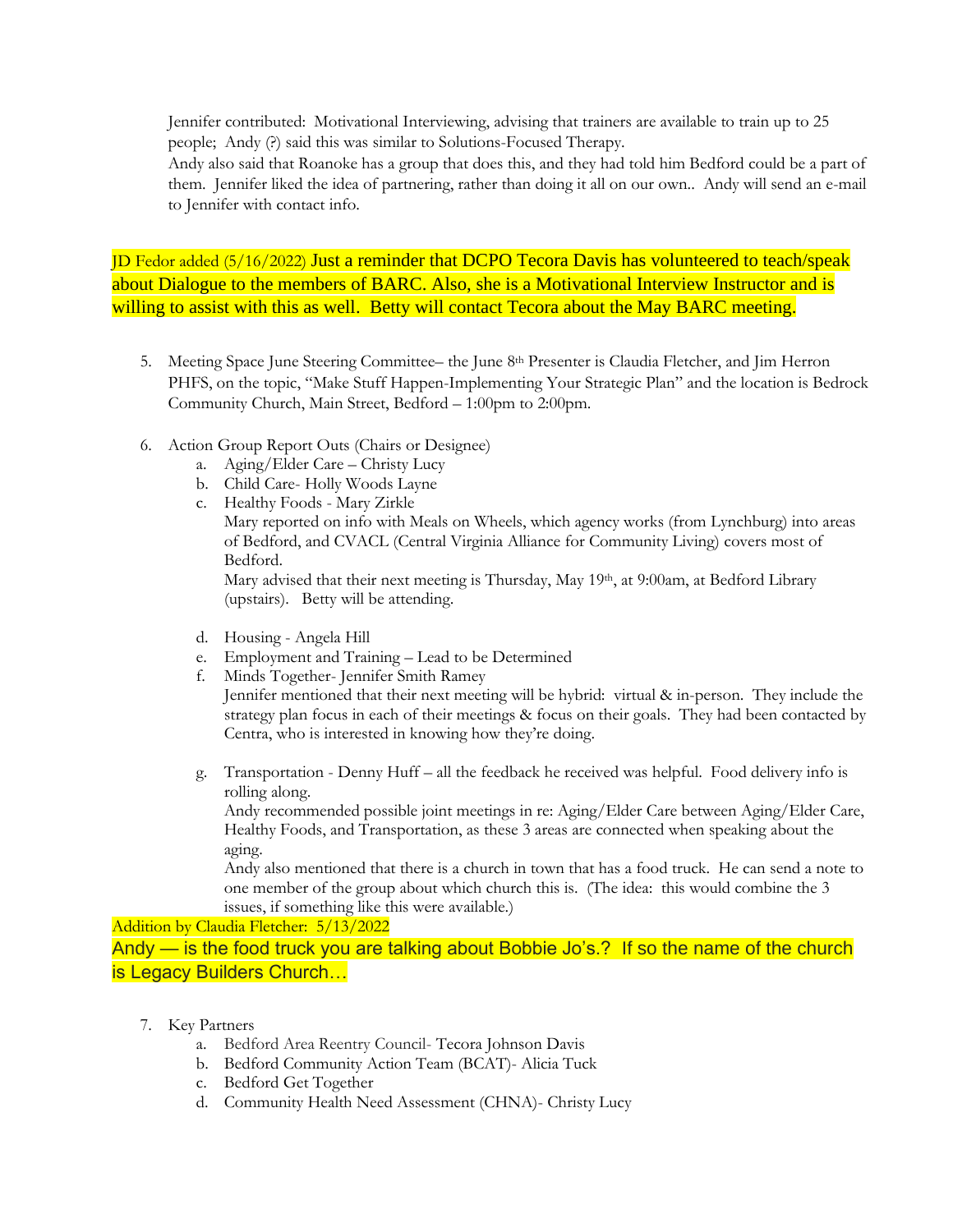- e. Crime Prevention Council- Todd Foreman
- f. Domestic Violence Coalition Mary Buchanan
- 8. Other/Next Meeting

Location for the June 24 BARC meeting – unable to have it at Bedrock Community Church, as they have a previous event for that same date/time. Andy asked me to check with Wyatt Woody (County Gym); who said his place is available; seating includes some folding chairs; bleachers. Parking is sufficient for 40-50 people. I also contacted Susie Gibson, Main St. UMC, via email. She hasn't responded. Their phone goes to voicemail, and I've left a message. Denny will check with the Bedford Library, about possibly using their upstairs room.

Update  $5/13/2022$  – Bedford Library space is unavailable. Recommendation next was for CVCC, and the contact person Patrick Gatti. Betty contacted him, and he confirmed that space IS available, and put BARC on the calendar.

Andy had been contacted by someone in Senator Steve Newman's office, to discuss child care concerns. The discussion in the Steering Committee mentioned including representative, Kathy Byron, as well. The gist is that the Senator wanted to learn about this issue prior to a Legislative Breakfast, regarding "Childcare being a hindrance to Economic Development." The Steering Committee discussed that the main focus that the focus being HOW is childcare an issue. One thought brought out, that "childcare is a workforce issue." And mentioned that this will pick up the government's ears, as they are seeking out this info. Andy mentioned, too, that this will help get BARC on their radar. Andy will talk to Pam Bailey.

Funding for BARC Vision 30 Coordinator, after completion of PHFS funding grant.

Expenses: The discussion included creating a budget on the cost to run BARC - gathering the financial expenses involved, such as website, g-mail costs; telephone, payroll costs, and how to acquire the needed funds. Betty will compile the financial expenses and when they are due, so that the Steering Committee can review. Andy brought up another expense that he had covered  $= $61$  for postage for one of the agencies. Any other costs should be considered here, as well.

Funding discussed:

- a) Potential miniscule membership fees;
- b) Grants from Centra: the grant season runs from May 15 through July 15. Jennifer will send the weblink showing these grants & qualifications to apply.
- c) If BARC needs to be a 501c3, Denny said that we could use his, and the money would be a passthrough.
- d) Jennifer is willing to help write the grant.
- e) Betty will compile the financial info & provide it to Jennifer & the Steering Committee

## Deliverables:

Andy will send contact info to Jennifer for Roanoke group doing Solution-Based Therapy. Correction 5/13/2022 from Jennifer Smith Ramey - it is the contact information for Trauma Informed Communities in Roanoke rather than Solution Focused therapy.

Betty will follow up with Susie Gibson, Main Street UMC (June meeting availability) Note: The lady at Main Street Methodist for contact is Carol Ellis. She didn't know Susie Gibson.)